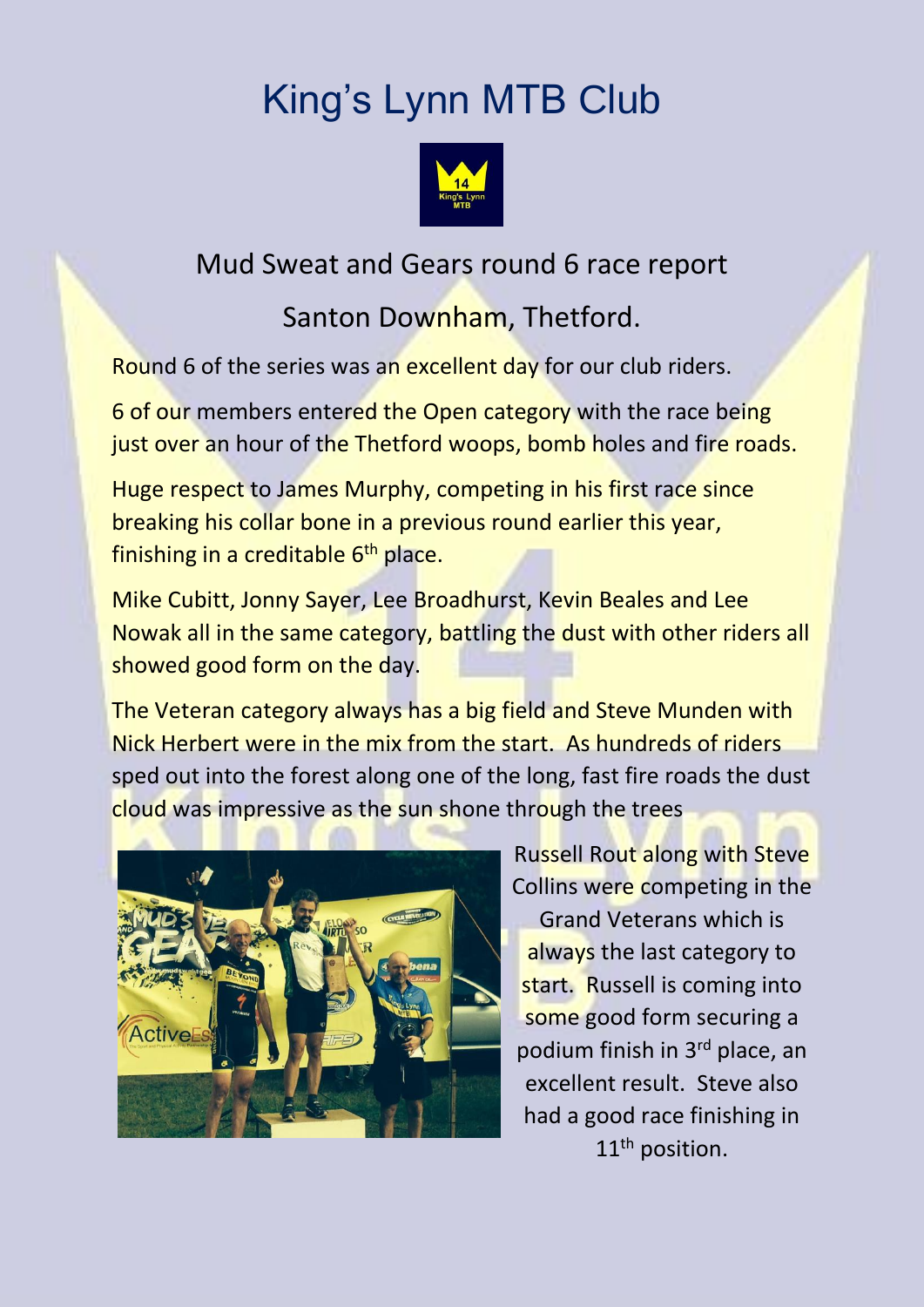The ride of the day was produced by Sean Rayment in the highly contested Sport category, 'The Young Guns'. Sean produced an outstanding ride over the 6 laps gaining a superb third place and podium position.



Also in the Sports Category Dave Penny was having an excellent ride, unfortunately he had to retire with a mechanical problem to his bike.

A great day for KLMTB it was good to see so many shirts in the mix.

We are all looking forward to hosting the next round of the Mud Sweat and Gears series at Shouldham Warren on Sunday September 7<sup>th</sup>.